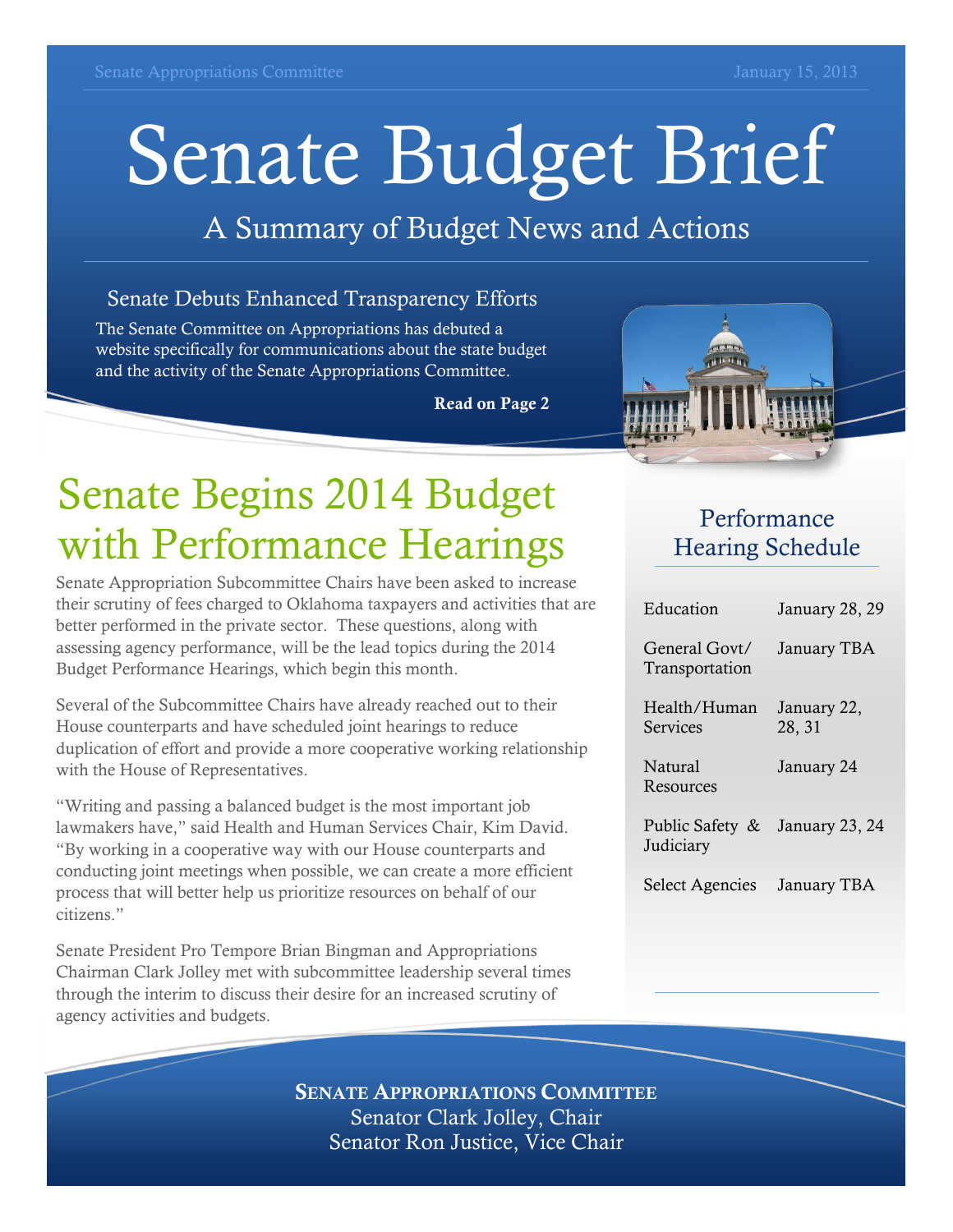# New Year, New Site, New Efforts

#### **By Senator Clark Jolley, Chairman**

As Oklahoma's  $54<sup>th</sup>$  Legislature begins the budgeting process, several reforms that I requested when I assumed the Chairmanship last winter have become public and are debuting this month. None of these reforms would have been possible without the support of Senate President Pro Tempore Brian Bingman and the excellent staff we have, especially Chief of Staff Randy Dowell, Committee Director Caroline Dennis and the leadership of our Information Technology staff, led by John Warren.



The purpose of these reforms are to (1) provide more information to the members

of the Senate Appropriations Committee and the various subcommittees as they perform their work to make it easier for them to be effective, (2) provide the same information to members of the public so they can also have more easily available access to the documents their legislators have as we review budget and performance data for the numerous agencies within state government, (3) provide historical information and data so performance can better be tracked and assessed and (4) move the Senate more into the modern era of web-based communication and professionalize the way in which the Appropriations Committee does its work.

The first and largest of these reforms is the new Senate website for the Appropriations Committee. Appropriations is the first committee in the Senate to have a website dedicated specially to its work alone. The new site – appropriations.oksenate.gov – is now live and will contain budgetary data that is used to formulate performance reviews, budget briefs, agendas, bill summaries and any other information provided to the members generated by Senate staff.

Additionally, all of our sub-committee meetings are now broadcast on the web. All of our votes in Committee are going to be cast electronically and more readily available for scrutiny. Moving through the session, as we start implementation, I'm hopeful that bumps in the road will be few and that these services prove beneficial to a more open and better thought out budgeting process for Oklahoma.

## That's a Really Big TV Screen…

As part of the modernization efforts undertaken by the Senate, TV monitors have been placed in all committee rooms to broadcast votes as they are taken. To fit the Appropriations Committee Room, a 90 inch TV was needed to be able to view the text adequately from the opposite side of the room. The previous monitor was relocated to another committee room as the new screen was hung in early January.

One of the additional benefits is reclaiming lost seating which was required by projectors.